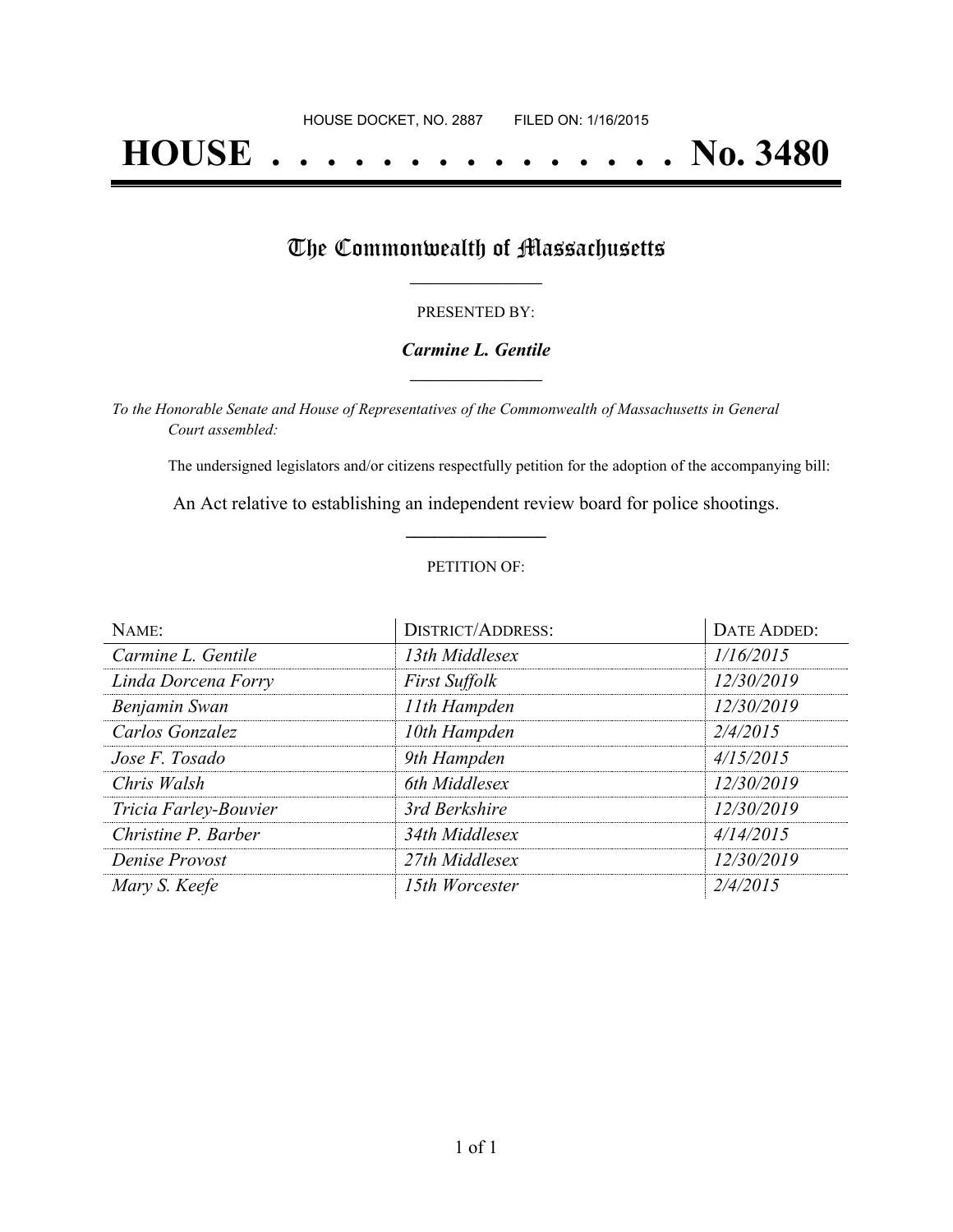## **HOUSE . . . . . . . . . . . . . . . No. 3480**

By Mr. Gentile of Sudbury, a petition (accompanied by bill, House, No. 3480) of Carmine L. Gentile and others for legislation to establish an independent police conduct review board. Public Safety and Homeland Security.

### The Commonwealth of Massachusetts

**In the One Hundred and Eighty-Ninth General Court (2015-2016) \_\_\_\_\_\_\_\_\_\_\_\_\_\_\_**

**\_\_\_\_\_\_\_\_\_\_\_\_\_\_\_**

An Act relative to establishing an independent review board for police shootings.

Be it enacted by the Senate and House of Representatives in General Court assembled, and by the authority *of the same, as follows:*

1 SECTION 1. Chapter 6 of the General Laws is hereby amended by inserting after section 2 178Q the following 2 sections:-

 Section 176R. (a) There is hereby established an Independent Police Conduct Review Board, hereinafter referred to as the board. The board shall be placed in the executive office of public safety and security but shall not be subject to the supervision or control of said office, or of any board, bureau, department or other center of the commonwealth, except as specifically provided in this section and section 176S. In accordance with section 176T, the board shall investigate and adjudicate all instances in which a member of a law enforcement agency located within the commonwealth discharges a firearm and another person is shot, regardless of whether or not that person is killed or suffers serious bodily injury.

11 (b) The board shall consist of the following 7 members: the president of the 12 Massachusetts Coalition of Police Officers, or a designee; the president of the American Civil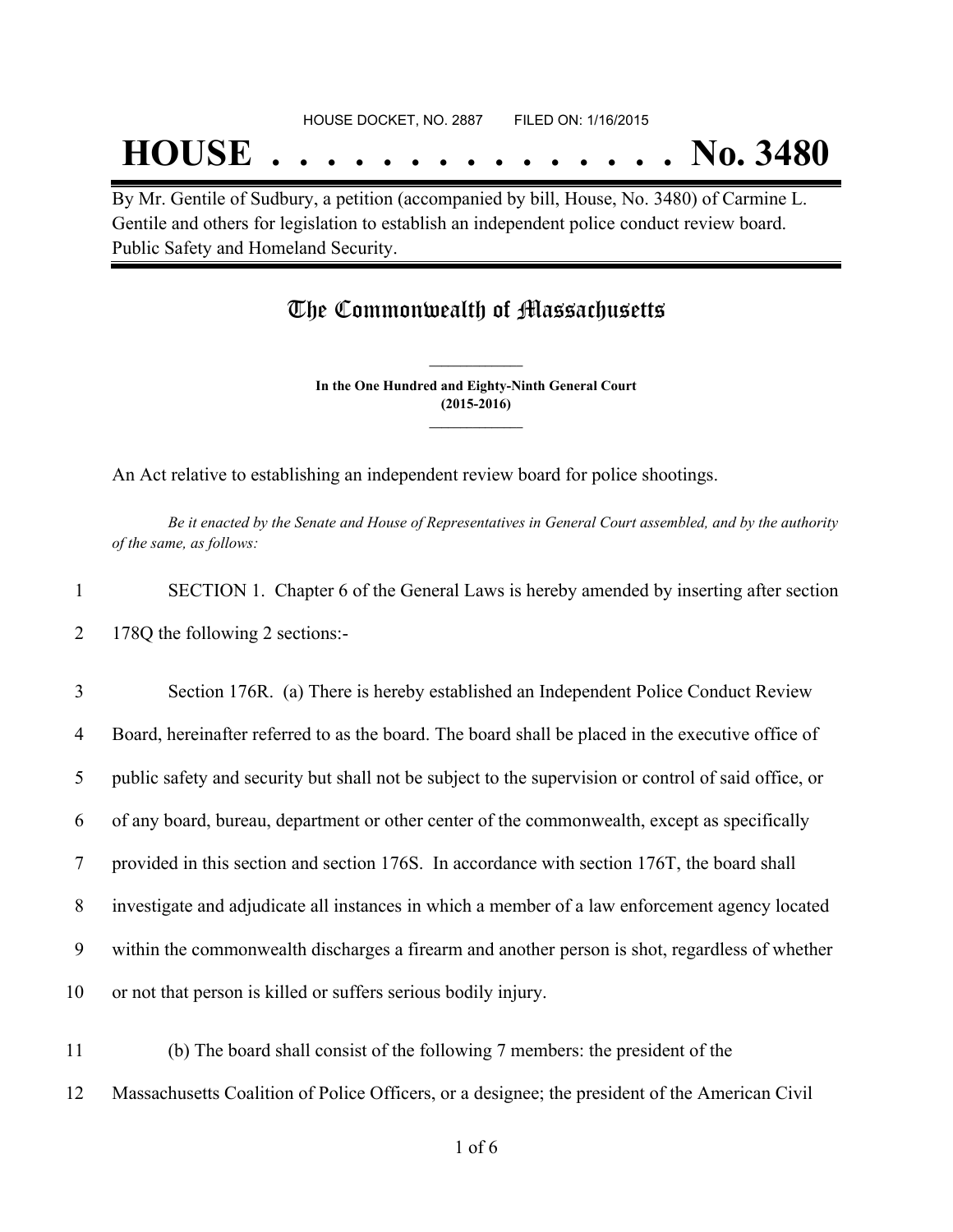| 13 | Liberties Union of Massachusetts, or a designee; the president of the NAACP of Massachusetts,        |
|----|------------------------------------------------------------------------------------------------------|
| 14 | or a designee; the President of the board of directors of Neighbor to Neighbor Massachusetts         |
| 15 | Education Fund, Inc., or a designee; 1 person to be nominated by the governor, who shall be a        |
| 16 | retired judge of the trial court, provided that the governor shall consult with the chief justice of |
| 17 | the trial court prior to making such nomination; 1 person to be nominated by the attorney            |
| 18 | general, who shall have experience prosecuting criminal cases in the commonwealth; and 1             |
| 19 | person to be nominated by the chief counsel of the committee for public counsel services, who        |
| 20 | shall have experience representing defendants in criminal cases in the commonwealth. The             |
| 21 | governor's appointee shall serve as chair.                                                           |
| 22 | The board shall hold all such meetings and hearings as are necessary to accomplish its               |
| 23 | duties under this section. Three members shall constitute a quorum. Board member shall serve         |
| 24 | for terms of 5 years and may be removed for misconduct under the same terms and procedures           |
| 25 | by which members of the civil service commission may be removed. If any board member is              |
| 26 | unwilling or unable to serve, that member shall be replaced within 30 days.                          |
| 27 | Board members shall be compensated for their service at a rate to be determined by the               |
| 28 | attorney general, which shall not be less than the hourly rate paid to committee for public          |
| 29 | counsel services attorneys in cases in which they defend an individual against first degree murder   |
| 30 | charges; provided, that no board member who is also an employee of the commonwealth shall be         |
| 31 | compensated for his or her service. Board members shall be compensated for the time spent            |
| 32 | attending board meetings and the time spent in preparation for meetings.                             |
| 33 | (c) The board shall employ an executive director, at least 2 staff attorneys, and such               |
| 34 | investigators and support staff as are reasonably necessary to accomplish its duties. All            |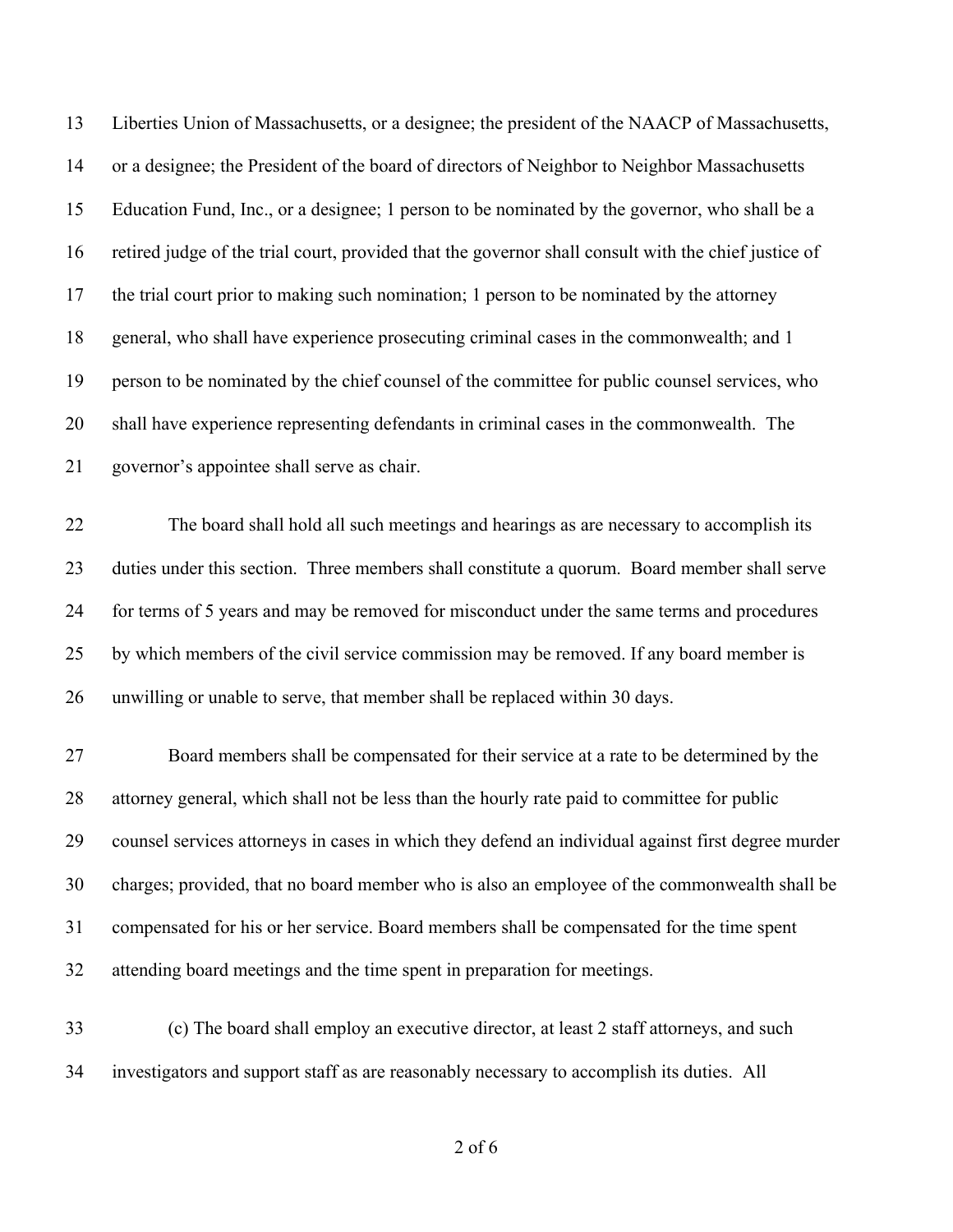employees of the board shall be selected by the chair of the board and shall serve at the pleasure of the chair. Such positions shall be exempt from civil service laws.

 The board may also investigate and adjudicate allegations of misconduct by a member of a law enforcement agency other than instances in which a person was shot by a member of a law enforcement agency. The board shall appoint hearing officers to review such allegations of misconduct. Any hearing officer so appointed shall be a member of the Massachusetts bar and shall be compensated at the same rate as compensated members of the board.

 Section 176S. (a) A law enforcement agency shall report any instance in which a member of that law enforcement agency discharges a firearm and another person is shot, regardless of whether or not that person is killed or suffers serious bodily injury, to the Independent Police Conduct Review Board within 24 hours of the shooting. The Independent Police Conduct Review Board, hereinafter the board, shall assign each reported incident a case number and an initial hearing date within 48 hours of receiving the report.

 The board shall have the authority to issue subpoenas to obtain all documents, materials and witnesses relevant to a particular case and shall instruct a sheriff or constable to serve the same. A subpoena may be issued by the chair or by any 2 board members acting concurrently.

 (b) Hearings of the board shall be conducted in accordance with the rules and procedures set out in chapter 30A; provided, however, that they shall be open to the public and shall be available for news broadcast or webcast. A board appointed staff attorney shall present all claims against an employee of a law enforcement agency involved in a shooting. An attorney representing a private party shot by a member of a law enforcement agency or otherwise alleging that the employee of a law enforcement agency has acted inappropriately may, at the discretion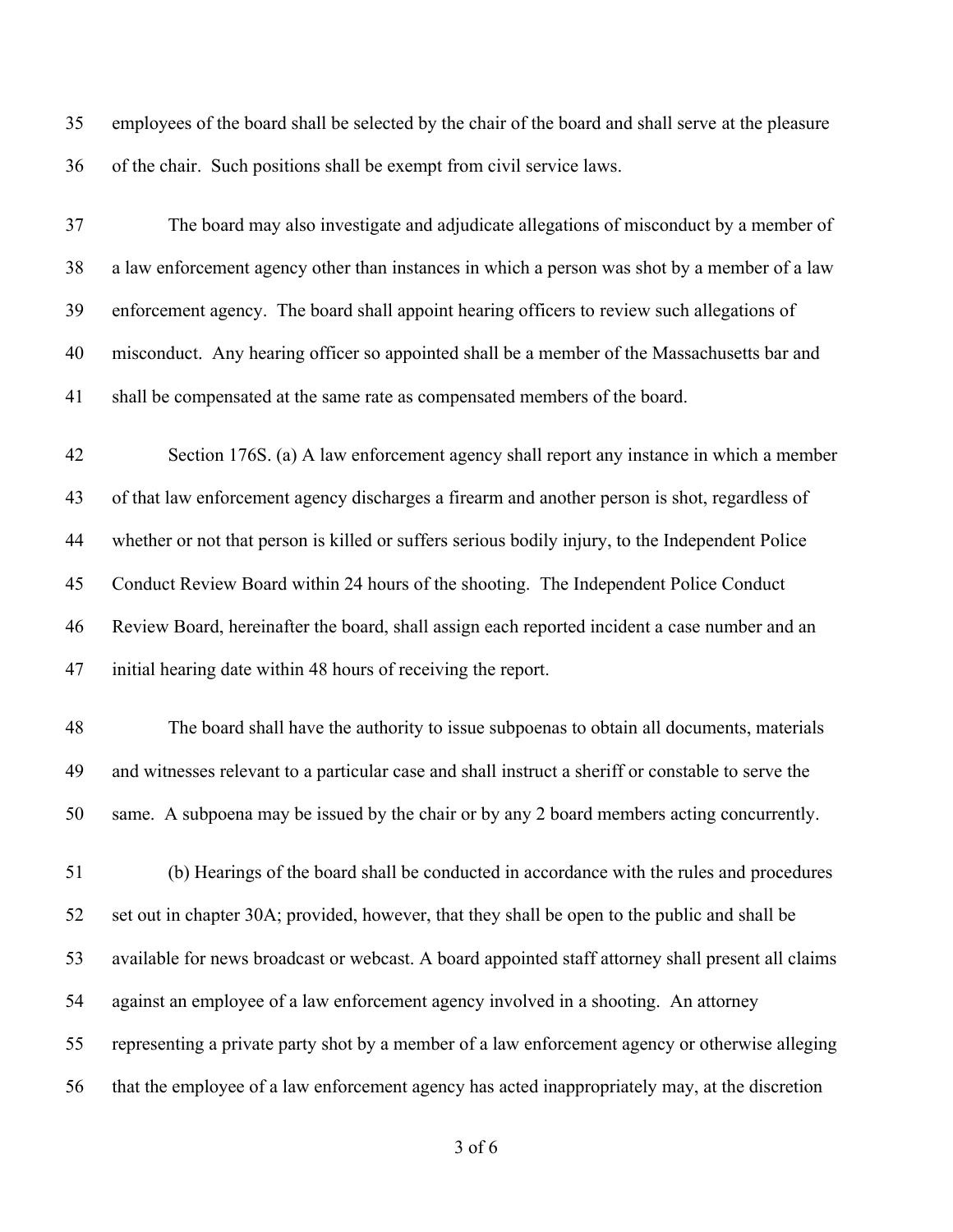of the chair of the board, present claims. An employee of a law enforcement agency against whom claims are presented shall have the right to legal counsel.

 The board shall determine whether, based on all the evidence presented, a member of a law enforcement agency involved in an incident in which a person was shot, engaged in misconduct or otherwise acted inappropriately. The burden of proving misconduct or inappropriate action shall be on the party alleging such behavior and shall be proven by a preponderance of the evidence. Notwithstanding any general or special law to the contrary, the board shall make findings of fact and rulings of law regarding any alleged misconduct or inappropriate action, which shall be final and binding for the purposes of any union grievances or disciplinary action pursuant to chapter 31. The authority of the board shall not be impaired by any collective bargaining agreement or other contract.

 A hearing officer appointed pursuant to the second paragraph of subsection (c) of section 176R shall make findings of fact and may recommend rulings of law, which shall be submitted to the full board for review and final disposition.

 (c) A ruling by the board that a member of a law enforcement agency acted unlawfully, engaged in misconduct, or otherwise acted inappropriately in an instance in which the member of a law enforcement agency discharged his or her firearm and another person was shot shall result in the following: (1) termination of employment and a ban on employment with any law enforcement agency in the commonwealth for a period of no less than 10 years; and (2) revocation of any license to carry a firearm, which shall not be renewable for a period of no less 77 than 10 years.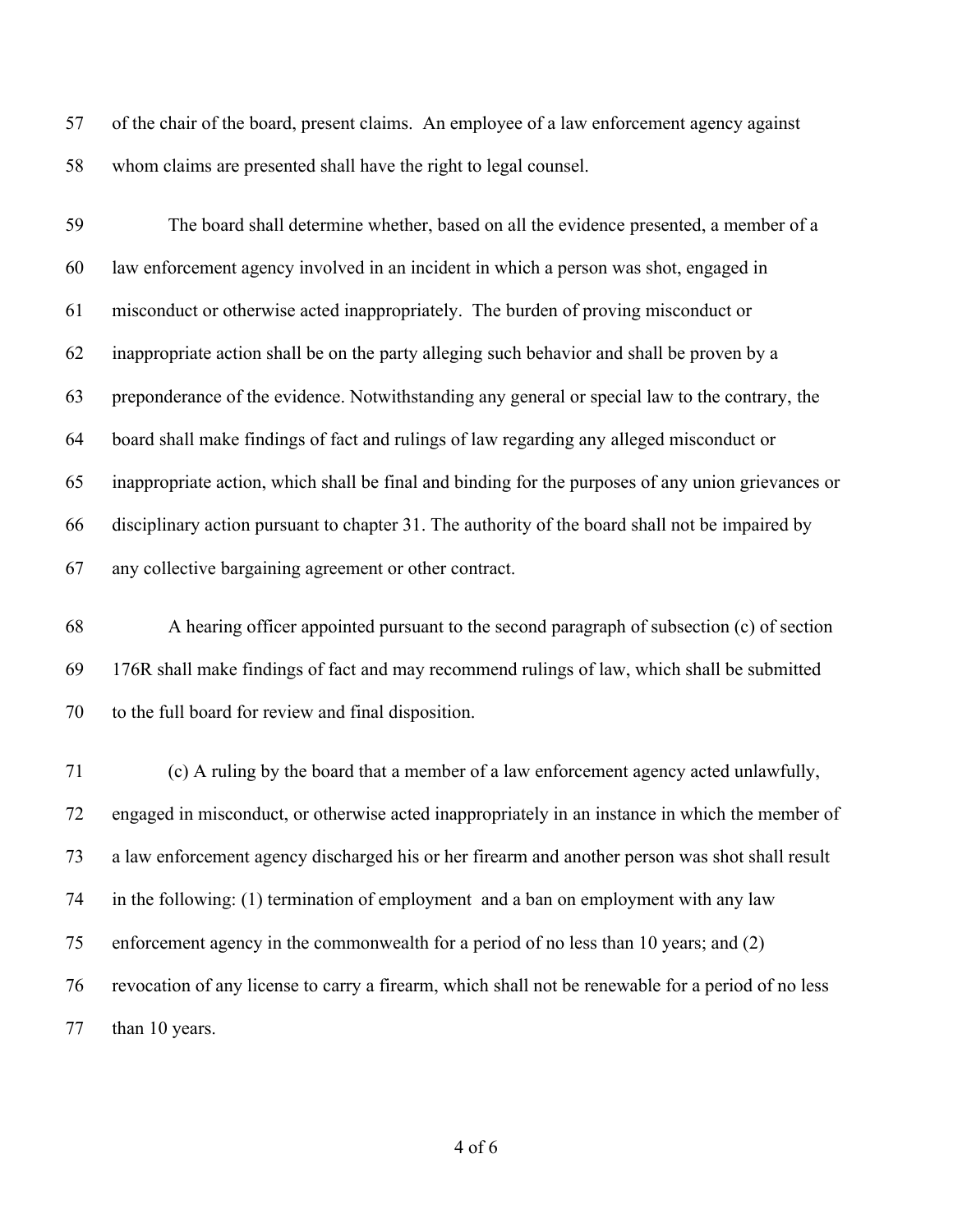A ruling by the board that a member of a law enforcement agency engaged in misconduct or acted inappropriately other than in an instance in which a person was shot by a member of a law enforcement agency shall result in discipline of the member. Such discipline shall not be less severe than a public reprimand and shall not be more severe than termination of employment. The board may publically recommend that a member of law enforcement agency subject to an adverse ruling under this subsection be criminally prosecuted. (d) Upon the application of the attorney general, a United States attorney, or a district attorney, the board may stay any proceeding pending completion of a criminal investigation stemming from the same incident. A decision to stay or not stay a proceeding shall be reviewable by a judge of the superior court; provided that the judge may only overturn a decision upon a finding of an abuse of discretion by the board. (e) A ruling by the board that a member of a law enforcement agency engaged in misconduct or other inappropriate action shall be subject to judicial review as provided in section 14 of chapter 30A. Nothing contained in this shall preclude or impact a criminal prosecution. Nothing contained in this section shall impair or impact the rights of any person to pursue civil litigation to obtain compensatory or punitive damages or provide any qualified immunity. A proceeding pursuant to this section shall not impact or impair the rights of any person seeking compensation pursuant to chapter 258; provided, that any proceeding under this section shall toll any required notice period or statute of limitations under said chapter 258 for the duration of the proceeding.